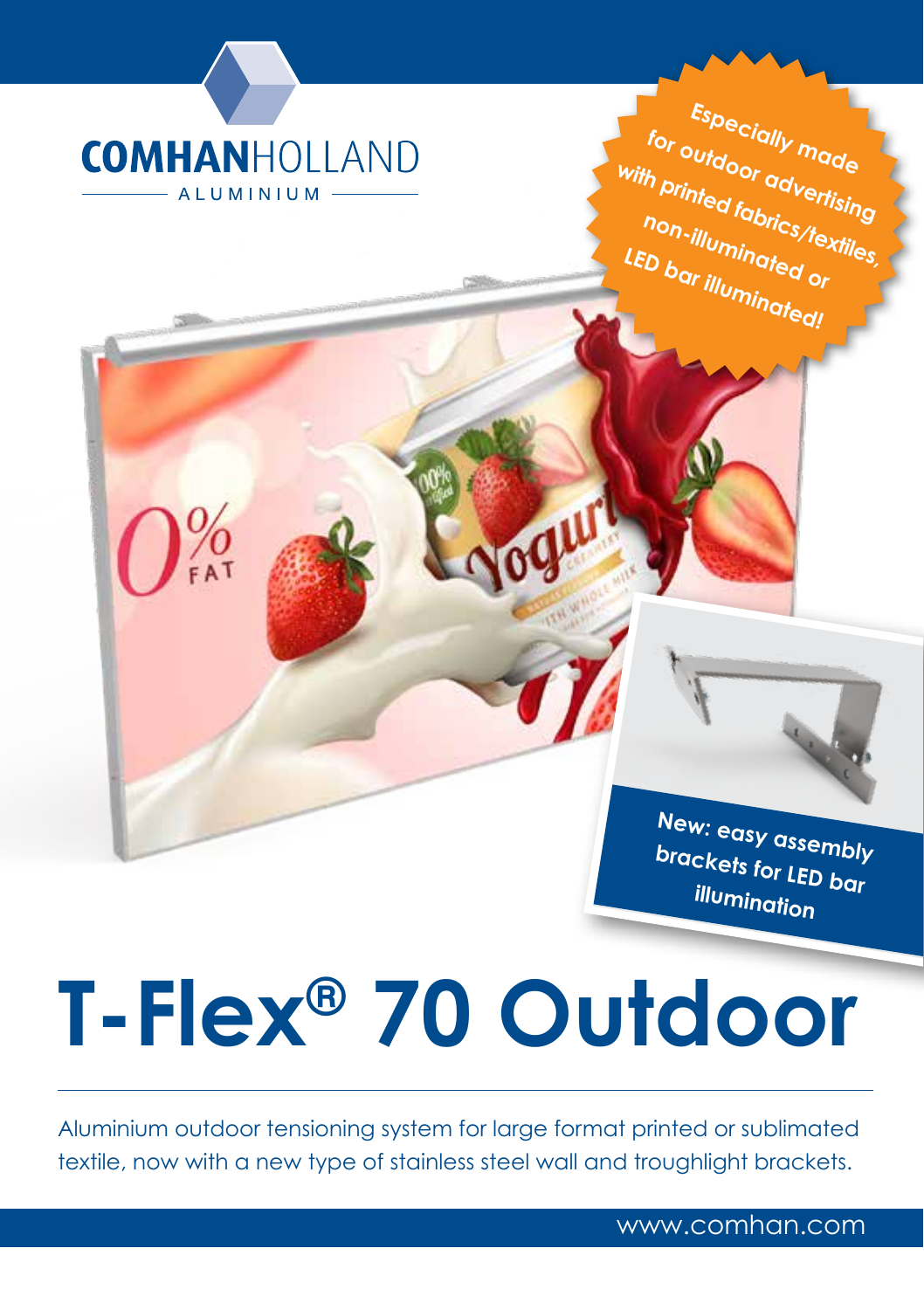## **T-Flex® 70 Outdoor:**

- Easier and quicker to assemble than conventional outdoor tensioning systems.
- Easy wall mounting with stainless steel wall brackets.
- Can also be (back)lit using LEDs.
- Only 70 mm deep!

## **Available:**

- Available from stock at standard length of 6100 mm in a natural anodised version.
- Available on request in almost every RAL colour.
- Dimension guidelines: max. 5000 x 2750 mm, depending on chosen substrate.
- Customised on request and also available as pre-assembled semi-manufactured product.
- Also available: reinforcement profile and pre-assembled wall and troughlight brackets.



### **Osram LED lighting**

## **Fabric can be quickly and easily replaced**

Change the fabric quickly and easily thanks to the cover's spring-loaded screws. Loosen them, open the cover profile and change the fabric. Tighten the screws again and the fabric will be properly locked in the system once more.

Brighten the T-Flex® 70 Outdoor billboard system clearly and evenly (max. 3 metres) with the SlimLine® S1 LED trough lighting, featuring Osram LED technology. The trough light features solid stainless steel brackets, with which the system can be mounted directly on to the wall (as such no additional drilling required). Optimal illumination is created thanks to the smart angle of the brackets.

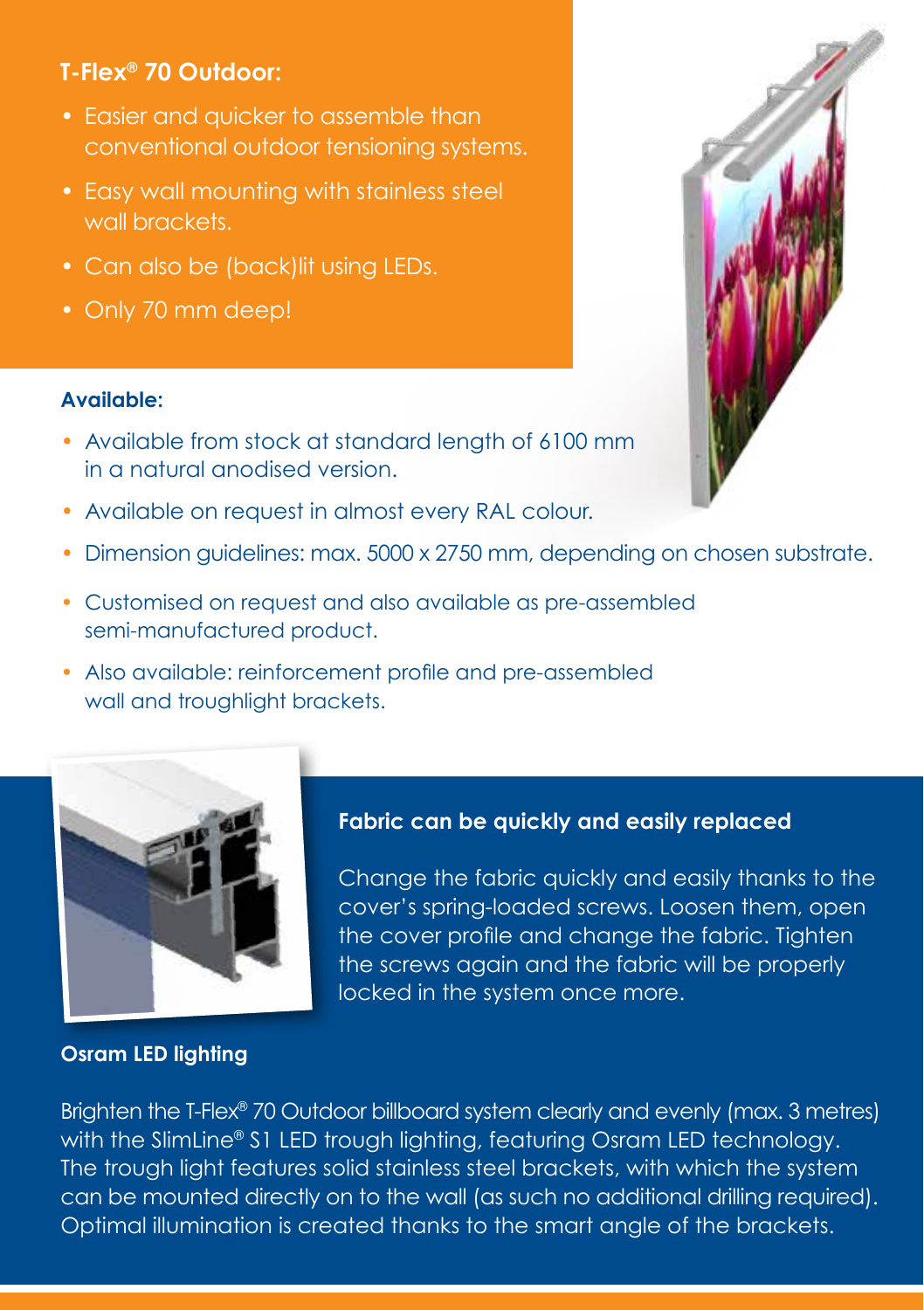

# **T-Flex® 70 Outdoor**

|                | Item number:  | <b>Designation:</b>                               | <b>Oppervlakte finish:</b> |
|----------------|---------------|---------------------------------------------------|----------------------------|
|                | 1. 131532     | T-Flex <sup>®</sup> 70 Outdoor Basicprofile       | anod                       |
| 2.             | 131535        | T-Flex <sup>®</sup> 70 Outdoor coverprofile       | anod                       |
| 3 <sub>1</sub> | 131543        | T-Flex <sup>®</sup> 70 Outdoor straight connector | stainless steel            |
| 4.             | 131541        | T-Flex <sup>®</sup> 70 Outdoor coverspring        | stainless steel            |
| 5.             | 131539        | T-Flex <sup>®</sup> 70 Outdoor bracket            | stainless steel            |
| 6.             | 131542        | T-Flex <sup>®</sup> 70 Outdoor blind rivet nut    | stainless steel            |
| 7.             | 131540        | T-Flex <sup>®</sup> 70 Outdoor screw ISO 7380     | stainless steel            |
| 8.             | 131538        | T-Flex <sup>®</sup> 70 Outdoor corner connector   | stainless steel            |
| 9.             | 130910/12     | SlimLine® S1 LED lighting system                  | mill/anod                  |
|                | 10. 130913/15 | SlimLine® S-1 Endpiece L/R                        | mill/anod                  |
|                | 11.130903/04  | SlimLine® S PC Storm-cover clear transparant      |                            |
|                | 12. 135153/54 | OSRAM OX-SlimLine® S1 & S2 LED Arm. 20W/25W       |                            |
|                | 13.131546     | Stainless bracket Slimline® Outdoor               | stainless steel            |
|                | 14.133612     | <b>Supporting Profile</b>                         | mill                       |
|                | 15.139758     | T-connector 40mm for article 133612/3             | anod                       |
|                | 16.139738     | Drilling template T-connector 139758              |                            |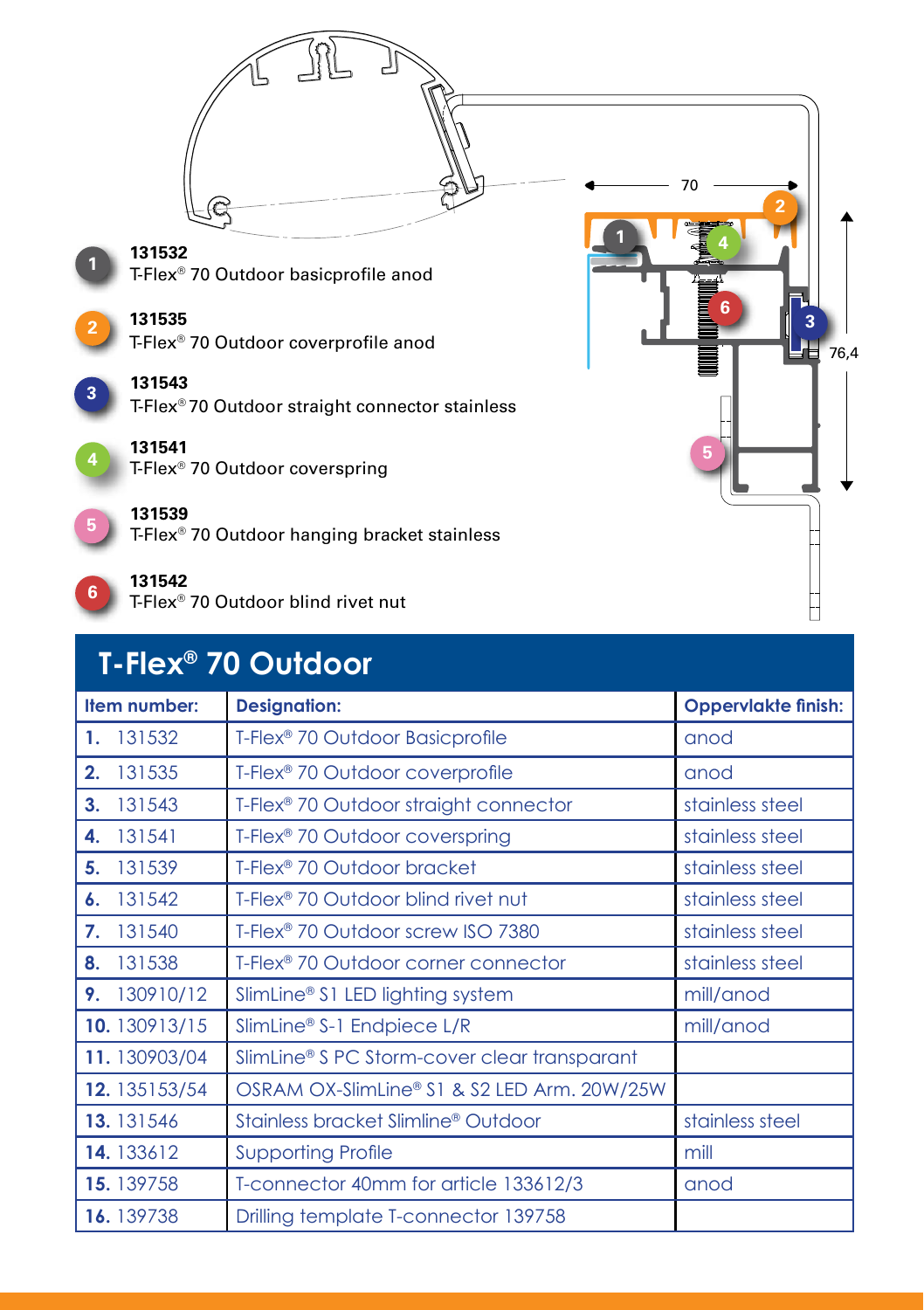The advantages in a nutshell...

- **More environmentally friendly** due to the use of textile/fabric instead of PVC banner material.
- **Just 2 profiles:** the tension frame and the cover profile.
- Fabric is **easily changed** thanks to the smart cover profile combined with the 'spring-loaded screws'.
- **Reliable and quick** to assemble, a tensioning system for outside and inside.
- Suitable for different types of **fabrics/knits/textiles or tensile fabrics.**
- **Optimal illumination** (frontlit) possible with the SlimLine® S1 LED trough light (Osram LED technology), featuring solid stainless steel brackets.
- **Backlit possible** with 175° LEDs, mounted on aluminium composite plate.
- **Fast wall mounting** and less drilling with new type of stainless steel wall and troughlight brackets.
- **Suitable textile types:** including Samba (berger textiles), Artist Mambo (Pongs) and Speedy Outdoor (Krea Technische Textilien).

## **Used all over the world:**

- Sports grounds
- Hall
- Ski area
- Parking areas
- **Museums**
- **Supermarkets**
- Showrooms
- **Stations**
- Shopping centres
- **Fxhibitions**

![](_page_3_Picture_21.jpeg)

![](_page_3_Picture_22.jpeg)

![](_page_3_Picture_23.jpeg)

**Call today for a quote**

- **Theatres**
- **Cinemas**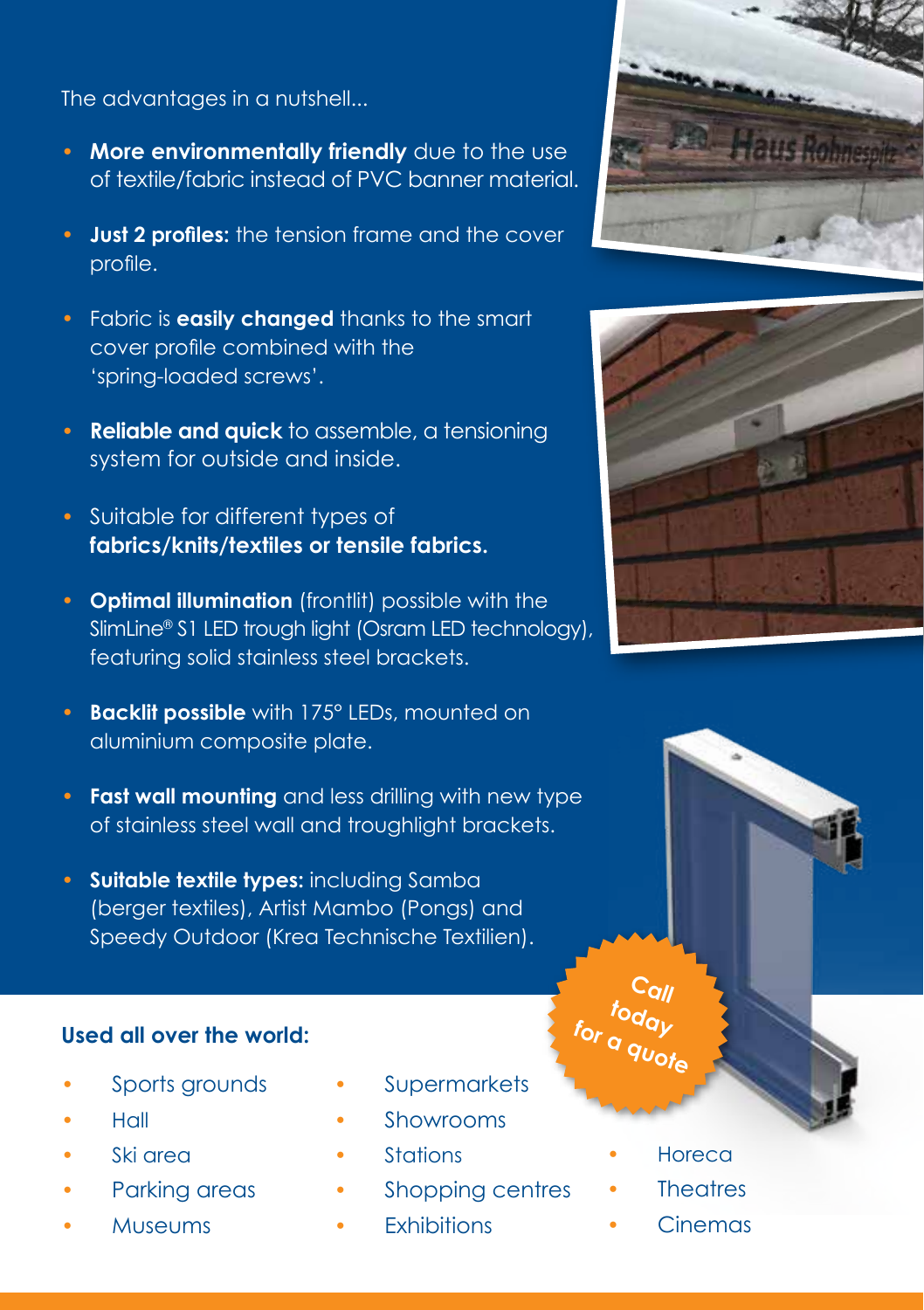## **Prefer it to be custom made?**

On request Comhan will deliver the T-Flex® 70 Outdoor system fully customised (pre-assembled) with accompanying installation instructions.

### **Call or email!**

Learn more about the capabilities of the T-Flex® 70 Outdoor fabric tensioning system. For more information or for an appointment call **+31 (0)297 513 636**.

## **Tension fabric systems by Comhan**

30 years ago, Comhan pioneered the first tension fabric systems on the (international) market. Comhan now supplies ten different tension fabric systems from stock for various applications. All of them excellent systems with names known in the industry as EasyFlex®, BillBoardFlex®, DainoFlex® and T-Flex®.

![](_page_4_Picture_6.jpeg)